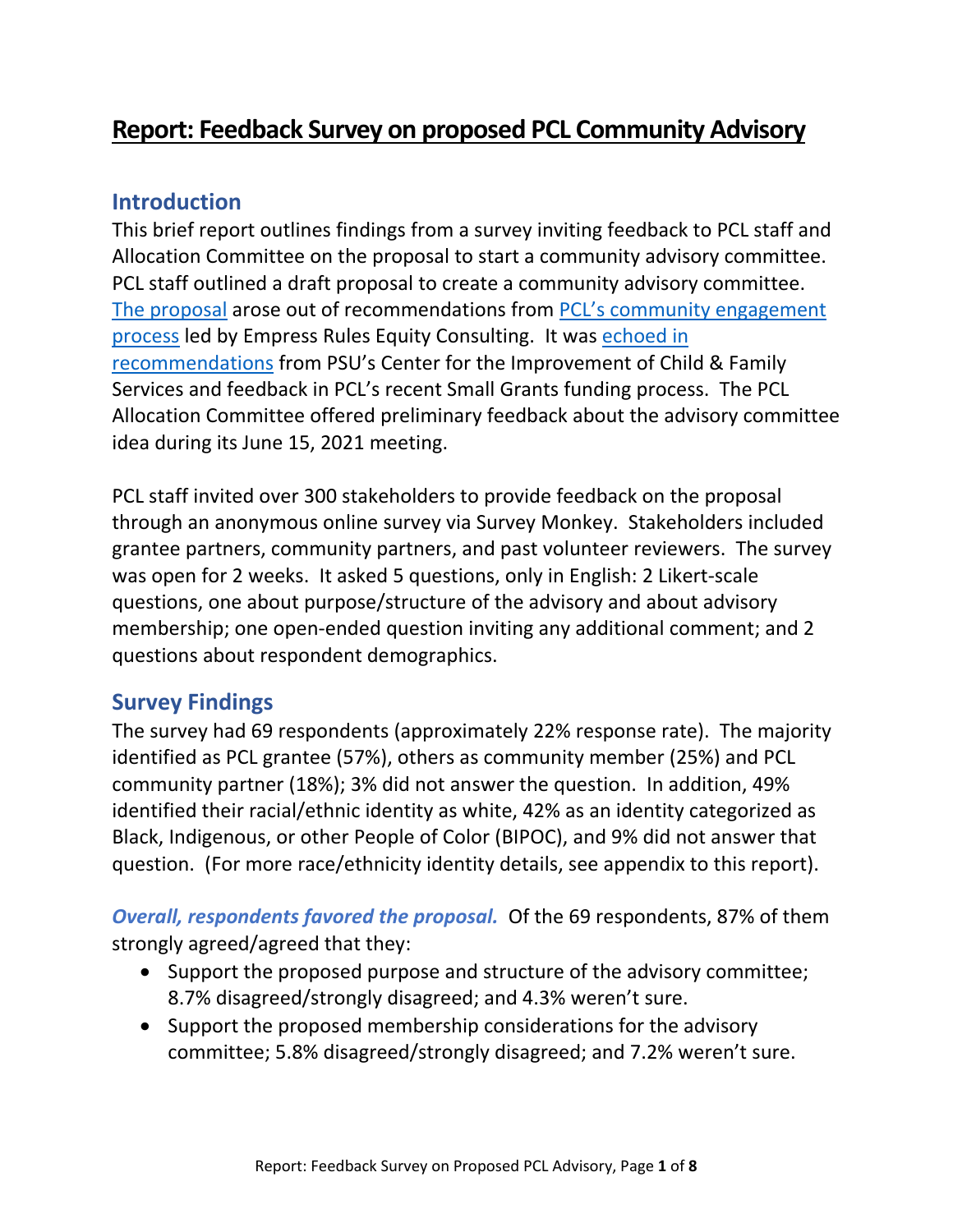There were minimal differences in support between respondents by race/ethnicity. Among all respondents:

- 74% gave all "strongly agree/agree" responses with no variation between questions (for example they did not "agree" on one but "disagree" or "not sure" on another). This group's race/ethnicity demographics were: 51% white, 41% BIPOC, and 8% not given.
- 22% of respondents had answers that varied between agree/disagree/not sure. This group's race/ethnicity demographics were: 53% white, 33% BIPOC, and 13% not given.
- 3% of respondents answered "strongly disagree/disagree" on all Likert questions and 1% answered "not sure" on all Likert questions; these respondents all identified as BIPOC.

## *Respondent comments provided additional insight and feedback for PCL Allocation Committee and staff consideration.*

*Positive comments:* 17 respondents provided positive comments in support of the proposal; 8 comments were general. Four comments focused on the advisory providing more community oversight to PCL and emphasized values desired in the work. Three comments focused on membership- in support of the proposed diversity among members, member training, and stipends. (See Appendix for specific comments).

*Constructive comments:* 25 respondents, including several that support the proposal, also raised concerns or issues for further clarification by PCL.

- 8 respondents mentioned wanting *greater clarity on the goals, powers, and accountability for the advisory.* A quote that illustrates some issues raised, *"This is very high level and leaves a lot of questions unanswered. Some important ones from my perspective: - who approves committee participants? - what are the guiding values the committee would use in performing its functions; in other words, what problem does this new structure seek to solve? - how will the committee make funding recommendations with so little time spent, given staff have normally done this based on their tremendous in-depth knowledge of the sector and individual organizations? - what weight would be given to the committees funding recommendations in the final allocation decisions?"*
- 6 respondents offered suggestions for *assuring representative membership on the committee.* Two focused on loosening the requirement for members to not have had employment/participation with PCL the past 2 years; three focused on other factors for membership (membership by people experiencing poverty; designate a percentage of spots for past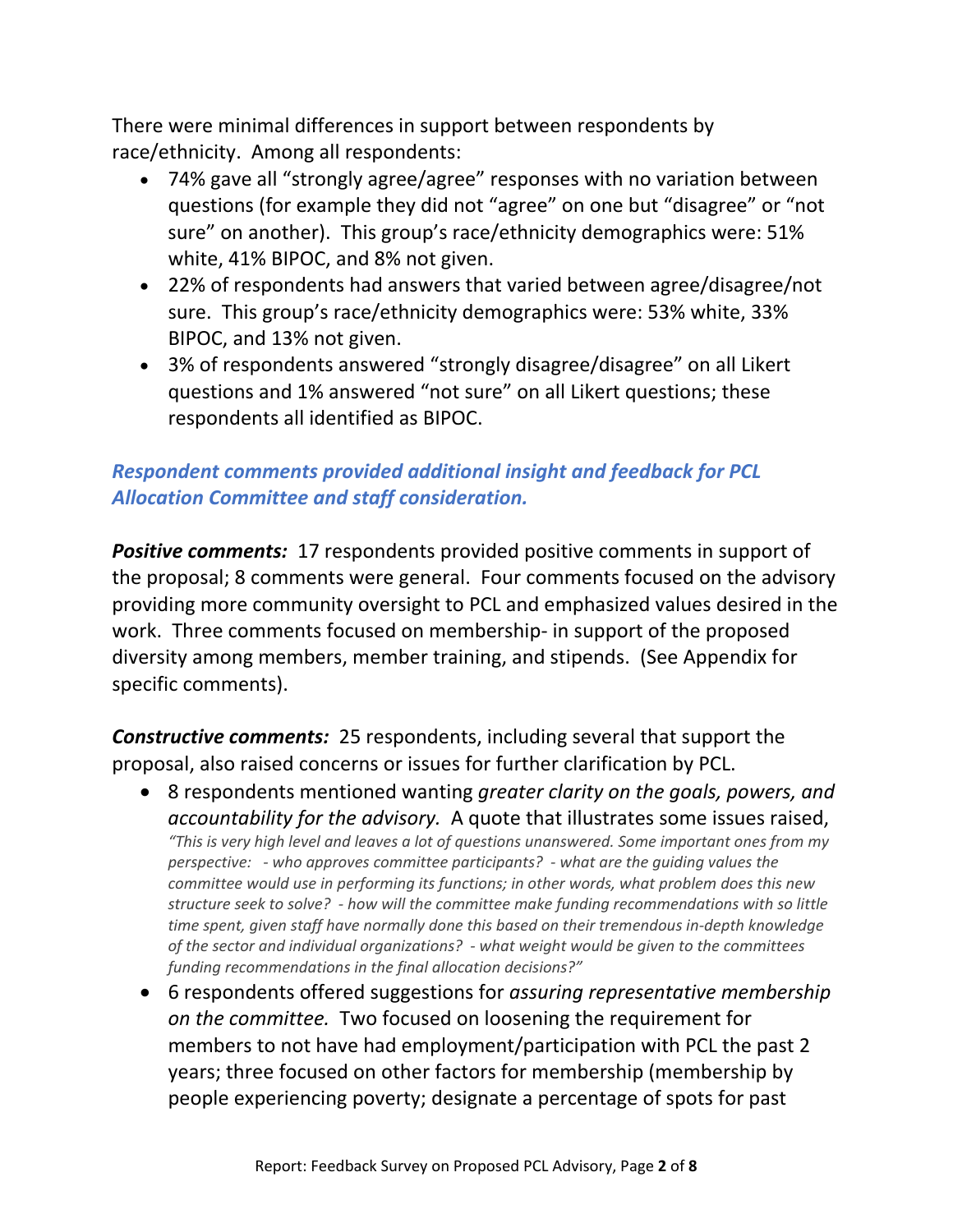participants PCL services, at least 6 instead of 5 members from N & E Portland; members who have lived experience with homelessness, foster parents; members who are housing advocates and food security advocates)

- 4 respondents expressed concern about the *projected 12-15 hours/year of work by the committee,* and some felt it too little while one felt it too much. A quote that highlights the concerns that it is too little time, *"I think the commitment is not enough. Not only should they be meeting monthly, but they should also be a part of subcommittees, and the stipend should be higher. It cannot be in the same board structure if you want a different result. All of the other elements/goals, I appreciate. I don't know if three trainings is enough. Protocols, agreements, and a shared language needs to be developed. People need to have a foundational understanding of the history of racism, how it showed up then, and how it shows it now."*
- 5 respondents mentioned *accessibility issues for members* including interpretation/translation needs of members, technology skills/computer access needed by members, whether training/onboarding planned is sufficient, and whether 2-year commitment is too much to ask. One suggested the stipend be larger or that PCL find other ways to compensate members for their work; the other respondent asked why the stipends would be offered at all.

To see each comment provided by survey respondents, see the Appendix to this report.

## **Conclusion & Implications**

Overall, PCL staff feel grateful to the survey respondents for their constructive and supportive feedback. Key questions raised through this feedback include:

- 1. What additional clarity is needed on the advisory's purpose, goals, and powers?
- 2. What implications does this have for the hours of work projected for the advisory?
- 3. What changes do we want to make to membership requirements and accessibility based on how we answer questions 1 and 2?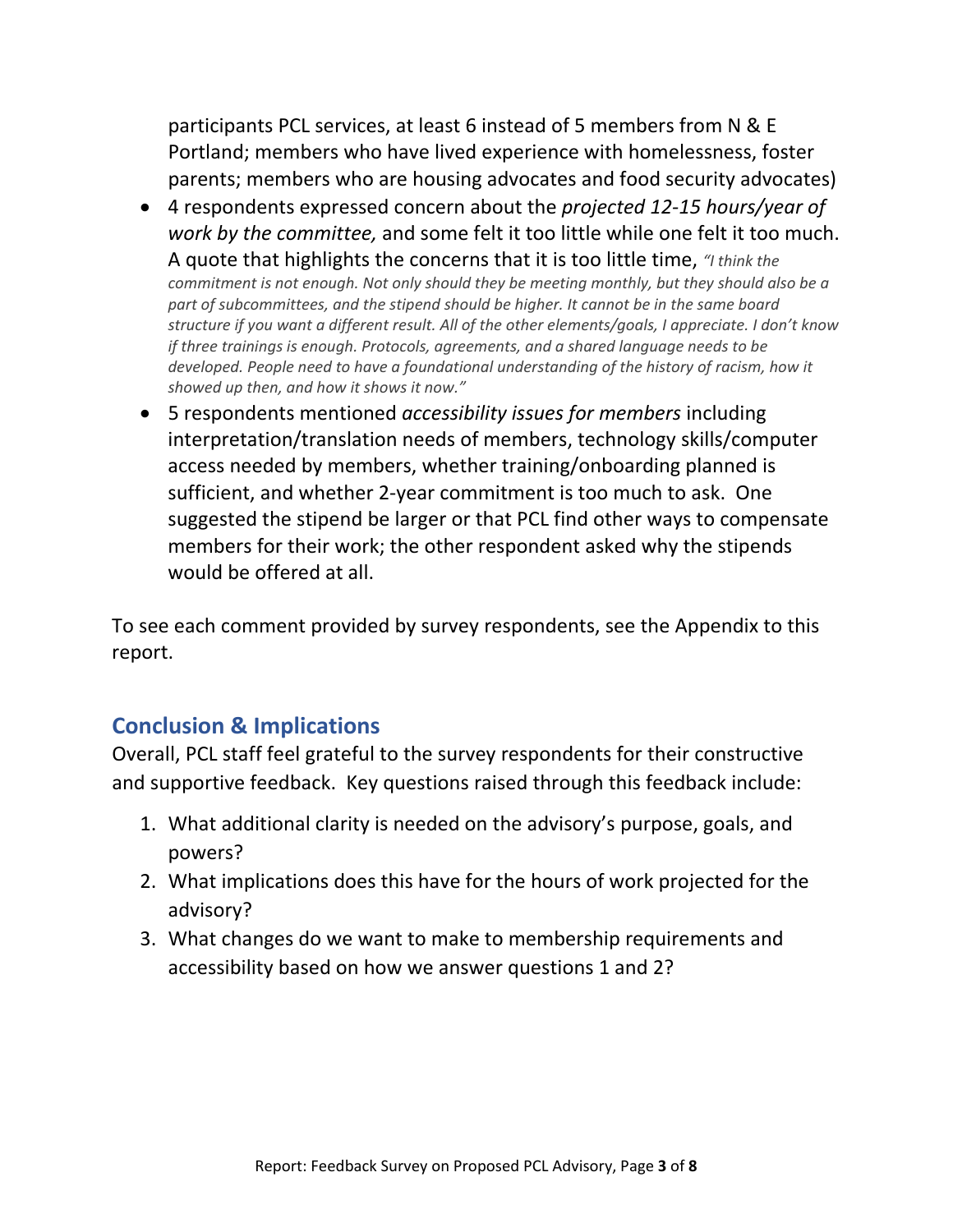# Appendix

This is a technical appendix to this report. It features tables showing quantitative data for questions asked in the survey. It also shows all qualitative responses given by respondents and has grouped them by topic/theme.

|                                              | Strongly |       | <b>Not</b> |                 | Strongly        |       |
|----------------------------------------------|----------|-------|------------|-----------------|-----------------|-------|
|                                              | Agree    | Agree | Sure       | <b>Disagree</b> | <b>Disagree</b> | Total |
| Q1a. In general, this seems like the kind of |          |       |            |                 |                 |       |
| purpose & structure that PCL should have     |          |       |            |                 |                 |       |
| a community advisory committee.              | 23       | 36    | 4          | 5               | 1               | 69    |
| Q1b. In general, I support this proposed     |          |       |            |                 |                 |       |
| purpose & structure for a community          |          |       |            |                 |                 |       |
| advisory committee to PCL.                   | 26       | 34    | 3          | 5               | 1               | 69    |
| Q2a. In general, this seems like the kind of |          |       |            |                 |                 |       |
| membership that PCL's community              |          |       |            |                 |                 |       |
| advisory should have                         | 26       | 32    | 5          | 4               | $\overline{2}$  | 69    |
| Q2b. In general, I support this proposed     |          |       |            |                 |                 |       |
| membership proposal                          | 27       | 33    | .5         | 3               |                 | 69    |

## Responses to Likert Scale Questions; number of respondents per answer

## Respondent demographics

Survey asked respondents one open-ended question, "how do you identify your race/ethnicity?" Using answers provided, PCL staff coded respondents' identities shown into the categories listed in the table. Some survey details excluded for respondent privacy.

|                          | Number of   |                                                             |
|--------------------------|-------------|-------------------------------------------------------------|
| <b>Identity Category</b> | Respondents | Percent of Total Respondents (n=69)                         |
| <b>BIPOC</b>             | 29          | 42.0%                                                       |
| Asian                    | 4           | Asian, Asian Vietnamese                                     |
| Black                    | 4           | Black, Black American                                       |
|                          |             | Chicano, Hispanic, Hispanic/Latino/White, Latina, Latine,   |
| Latinx                   | 10          | Latinx, Mexican                                             |
| Middle Eastern           | 1           | Middle Eastern                                              |
|                          |             | Asian & Caucasian, Bi-racial, Mixed (Black, white, Native   |
|                          |             | America), Mixed, Multicultural (White and Native American), |
| <b>Multiracial</b>       | 8           | Multi-racial, Native American and white, 2 or more races    |
| <b>Native American</b>   | 1           | <b>Native American</b>                                      |
| Pacific Is.              | 1           | Palauan (Pacific Islander)                                  |
| No response              | 6           | 8.7%                                                        |
|                          |             | White, Caucasian, Slavic, white/non-Hispanic, White/non-    |
|                          |             | Latino, White/mostly Western European ethnic,               |
|                          |             | White/Hispanic decent                                       |
| White                    | 34          | 49.3%                                                       |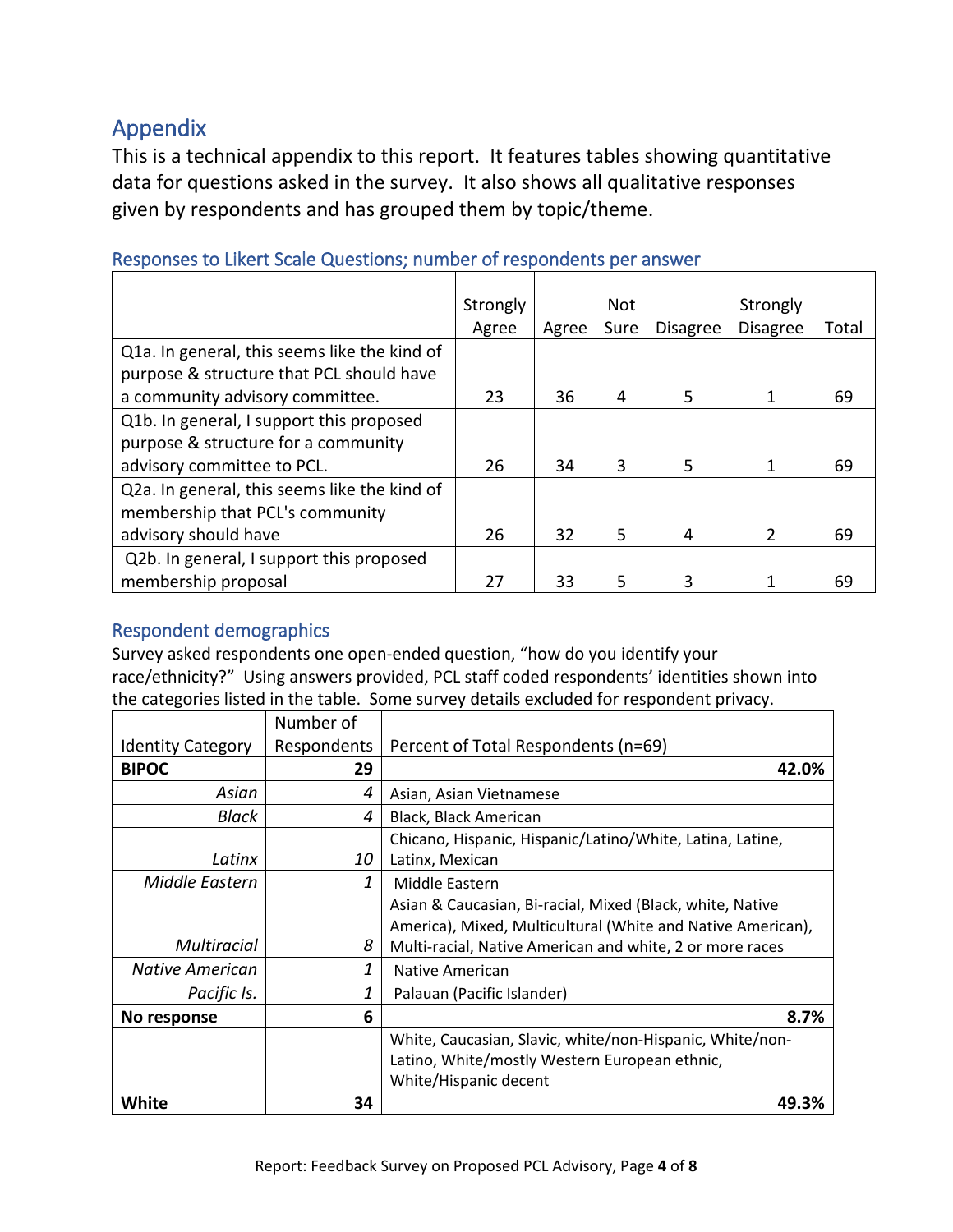## Near Parity in "Strongly Agree/Agree" responses demographics and all respondent demographics

74% of respondents provided all "strongly agree/agree" responses to the 2 Likert-scale questions on the survey. Moreover, BIPOC respondents comprised 42% of total respondents to the survey and they were 41% of the respondents that had all "strongly agree/agree" answers to the Likert questions. In other words, there was near parity between their participation in the survey and their support for the proposal. Similarly, white respondents comprised 49% of total respondents to the survey, and they were 51% of respondents that had all "strongly agree/agree" answers to the Likert questions. For 9% of all survey respondents, they didn't provide any race/ethnicity identity information, and they also comprised 8% of the "strongly agree/agree" group. In other words, there was not disparity by race/ethnicity identity between total respondents and those supporting the proposal.

## Positive Comments (15 responses)

#### Generally positive/supportive comments (8 responses)

- Having a committee will be beneficial
- much gratitude to you all for moving in this direction.
- Good luck, important work
- I like the idea.
- I appreciate this move towards having a advisory committee created.
- This seems really great and like a really awesome opportunity to continue involvement with the Portland Children's Levy.
- Overall we are happy with the partnership that we have with PCL. It appears the staff we are working with has bigger vision and plan with Purpose.
- I think this is a great plan and look forward to hearing more about this as it unfolds.

#### Purpose & structure: Values and Community Involvement in PCL (4 responses)

- PCL is headed in the right direction with forming an advisory committee. Oversight and transparency should be included as guiding principles.
- I support the idea of creating advisory committee, as long as its membership and practices will help support and advance principles of diversity, equity and inclusion among all of the communities served by PCL
- It provides another layer of insight and oversight for the PCL decision-makers in the Allocation Committee
- If they do not like a proposal, they could have input on what would make that proposal stronger.

#### Membership (3 responses)

- I think it's very important to have members that represent the communities that PCL will be supporting.
- I think providing training and stipends is a great way to encourage and grow members of the committee.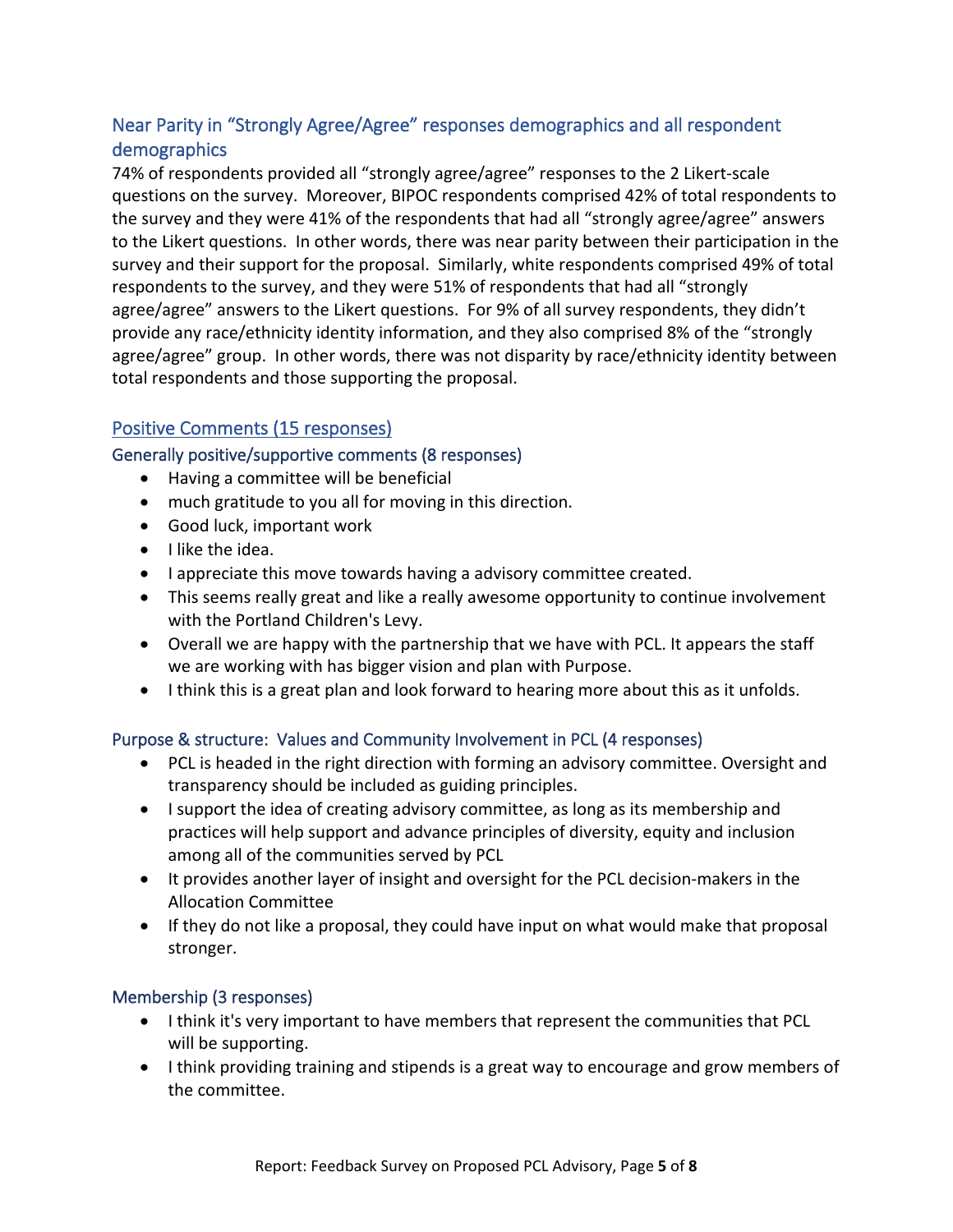• I think it's important to have solid training to combat bias, especially reading applications from organizations for and by historically underserved communities. I liked that in my grant reviewing experience with PCL, there were good conversations about how errors in spelling/grammar in a grant application are not indicative of an organizations impact, but rather shows how grant reviewers have been groomed to expect everyone has the same access to dominant languages and how that is a bias that hinders a reviewers ability to see the success of an organization.

#### Constructive Comments (25 responses)

#### Purpose & Structure: Clarity of goals, power, accountability (8 responses)

- Clear objectives for an advisory board and clarity around decision making power seems like an important part of the advisory council.
- In theory I always support advisory committees. I believe these are important and create change. I would like to see a heavy commitment to "accountability", as part of the work mentioned in the first piece so results are achieved that are intended.
- On it's face, the idea of having a committee (COL) that informs another committee (Allocation) all with the support of staff - it seems like a lot. But, getting more community input and compensating people wouldn't hurt.
- I think it's a good idea just a bit weary/skeptical of yet another parent/community advisory committee
- This is very high level and leaves a lot of questions unanswered. Some important ones from my perspective: - who approves committee participants? - what are the guiding values the committee would use in performing its functions; in other words, what problem does this new structure seek to solve? - how will the committee make funding recommendations with so little time spent, given staff have normally done this based on their tremendous in-depth knowledge of the sector and individual organizations? what weight would be given to the committees funding recommendations in the final allocation decisions?
- I am wondering why you would not seek to get this type of advice and lived experience from the PCL staff? Feels like a work-around to accommodate the majority white staff that you have. Maybe I don't fully understand the problem you are hoping to solve with the advisory committee. I am also concerned with spending PCL funds on another position when these are funds that could go to nonprofits.
- I'm not sure that the committee should make funding recommendations. I think it will be hard to find people who can be unbiased and not for one group or another.
- This feels typical of Portland bylaws, charters, trainings. This structure feels very rooted in White dominant culture.

#### Membership: Member Qualifications & Representation (6 responses)

- Take out the 2 year employment with grantee agency and replace with, not currently employed with PCL grantee agency and no conflict of interest with current agencies.
- If membership cannot include anyone who has been a PCL grantee staff/volunteer/participant (?) within 2 years, and the reach of PCL grantmaking grows,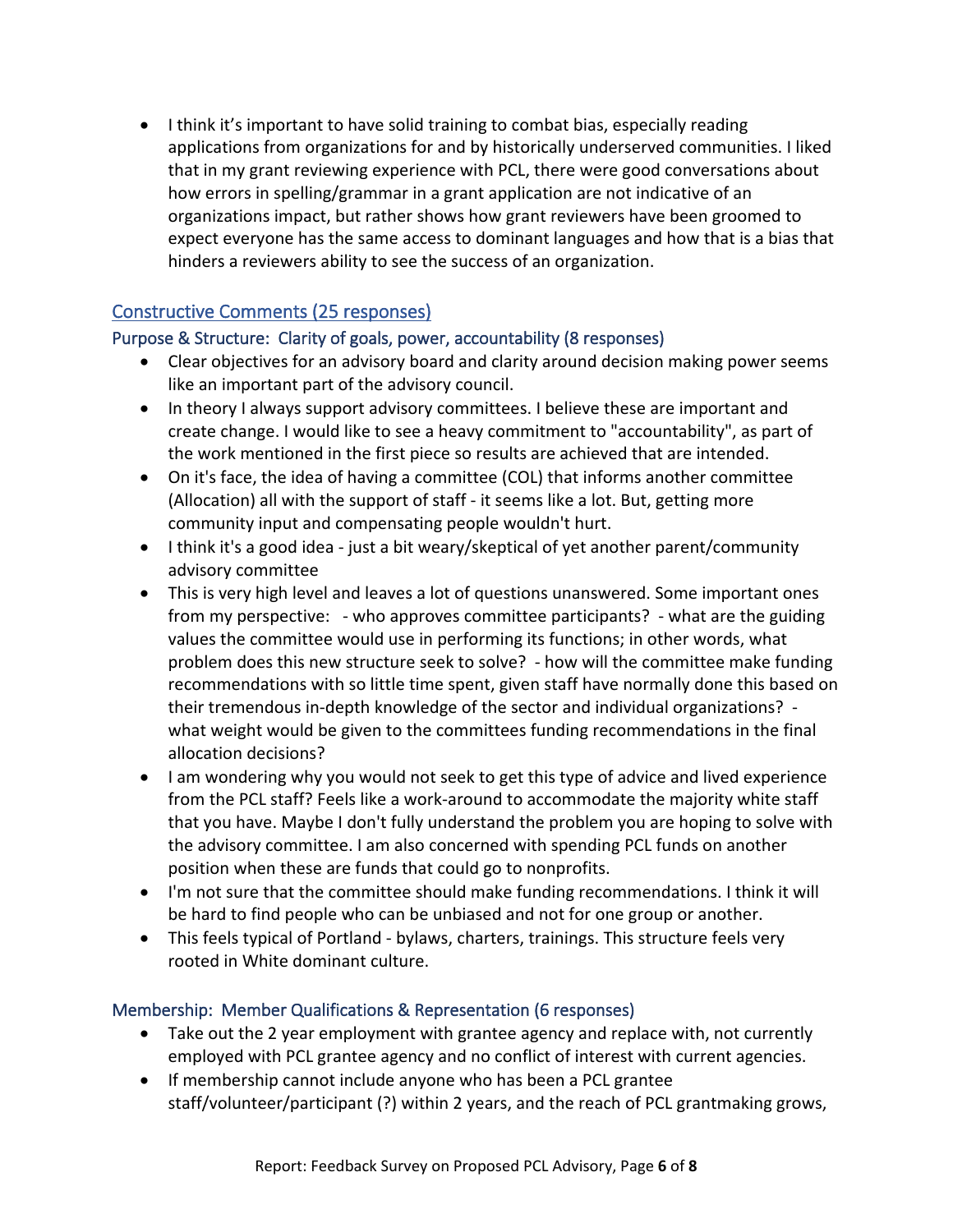that can potentially limit the ability of the advisory to include the desired representation and participation of priority community members.

- The membership should reflect the population most impacted by the activities of PCL funded programs. In other words, it should be based on the demographics of those experiencing poverty in COP. Otherwise it will be 70% white. A significant percent of the committee should be people with lived experience of poverty and/or homelessness.
- I would like to see a commitment to including a percentage of members who have utilized PCL services.
- Representation from foster parents, housing advocates, food security advocates
- It would be more representative of the recipients of PCL funded programs if at least half of the members of the community advisory committee came from a combination of North and East Portland (at least 6) rather than 5. It would also be beneficial to see some diversity in social economic status of committee members along with other demographics.

#### Membership: Amount of time needed for Work (4 comments)

- The number of hours required seems large. I am not sure if this is monthly or quarterly, but I would advocate for longer amount of time less frequently. Also I know that there are current members on the committee who already represent these groups. Why not just add more members to the actual allocation committee?
- The annual hour commitment listed seems incredibly low for what's planned. I could see 12-15 hours in committee, but imagine many additional hours being needed outside of committee times.
- The 12-15 hour/year estimate seems too short, and could be insufficient to the expected work.
- I think the commitment is not enough. Not only should they be meeting monthly, but they should also be a part of subcommittees, and the stipend should be higher. It cannot be in the same board structure if you want a different result. All of the other elements/goals, I appreciate. I don't know if three trainings is enough. Protocols, agreements, and a shared language needs to be developed. People need to have a foundational understanding of the history of racism, how it showed up then, and how it shows it now.

#### Membership: Accessibility for Members (5 comments)

- Might be nice to mention advisory members need some computer/tech skills?? Also, I assume interpreters will be provided if needed.
- 2 year commitment may be hard. I hope the trainings and meetings structures are conducive to translation and interpretation, which should be offered.
- Feels like there should be more onboarding and training opportunities to make this feel truly accessible. Would be great to make this a real skill building opportunity along with and advising opportunity.
- I understand that the city is trying to avoid issuing 1099s, but \$500 a year in compensation for the amount of emotional and physical work these folks will have to do on behalf of PCL feels extractive and exploitive, to be honest. I participate in equity